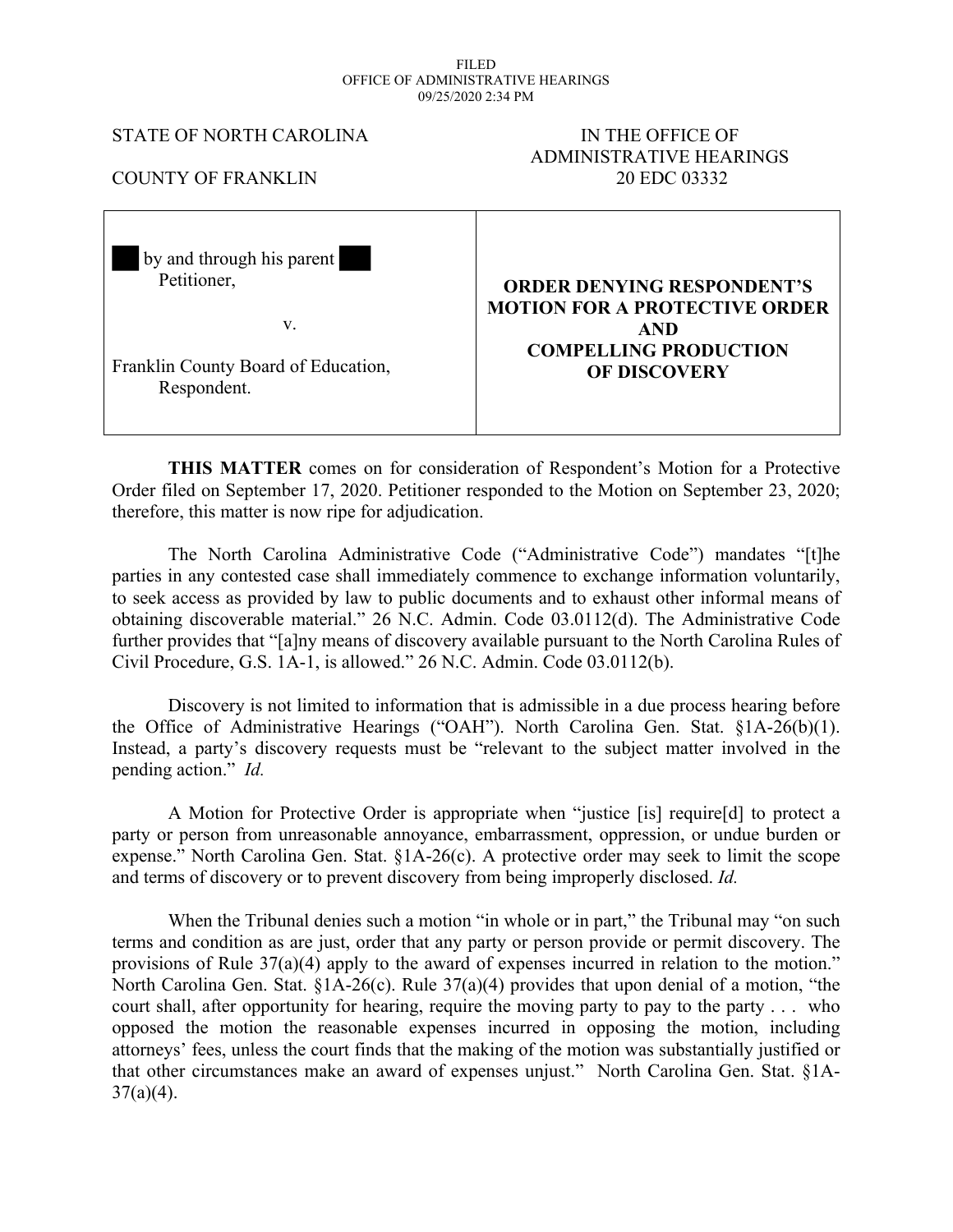Respondent's Motion sought to limit Petitioners' right to receive discovery that is either part of the student's cumulative educational record or "relevant to the subject matter involved in the pending action." North Carolina Gen. Stat. §1A-26(b)(1).

However, as the Memorandum of Understanding, between the Office of Administrative Hearings and the North Carolina Department of Public Instruction, does not permit this Tribunal to award attorneys' fees, even as sanctions, this Tribunal will not entertain any motion by Petitioners for sanctions against Respondent for bringing this motion.

Respondent's Motion is **DENIED**. This Tribunal finds Petitioners are entitled to the requested discovery.

## **FURTHERMORE, IT IS ORDERED:**

1. Respondent must produce to Petitioners all of the following materials requested through informal discovery:

- a. Educational records of
- b. Educational programming of
- c. Communications regarding with personally identifiable information of other students redacted as needed;
- d. Related service records, as well as nursing and counseling service, records even if not a related service;
- e. All notes maintained by FCBOE employees related to since August 1, 2016;
- f. Internal truancy reports regarding with other students' names redacted if applicable;
- g. Copies of all reports including investigations and written documentation including photographs and videos related to discipline, restrain, seclusion, isolation, bullying, or other behavioral incidents pertaining to including any communications related to such incidents since August  $\overline{1, 2016}$ , with other students' names redacted if applicable;
- h. All lesson plans, as required by Board Policy 3120, used with in FCBOE since August 1, 2016;
- i. All underlying progress monitoring documentation and data;
- j. The November 22, 2019, 504 Plan and all documentation regarding this plan including implementation; and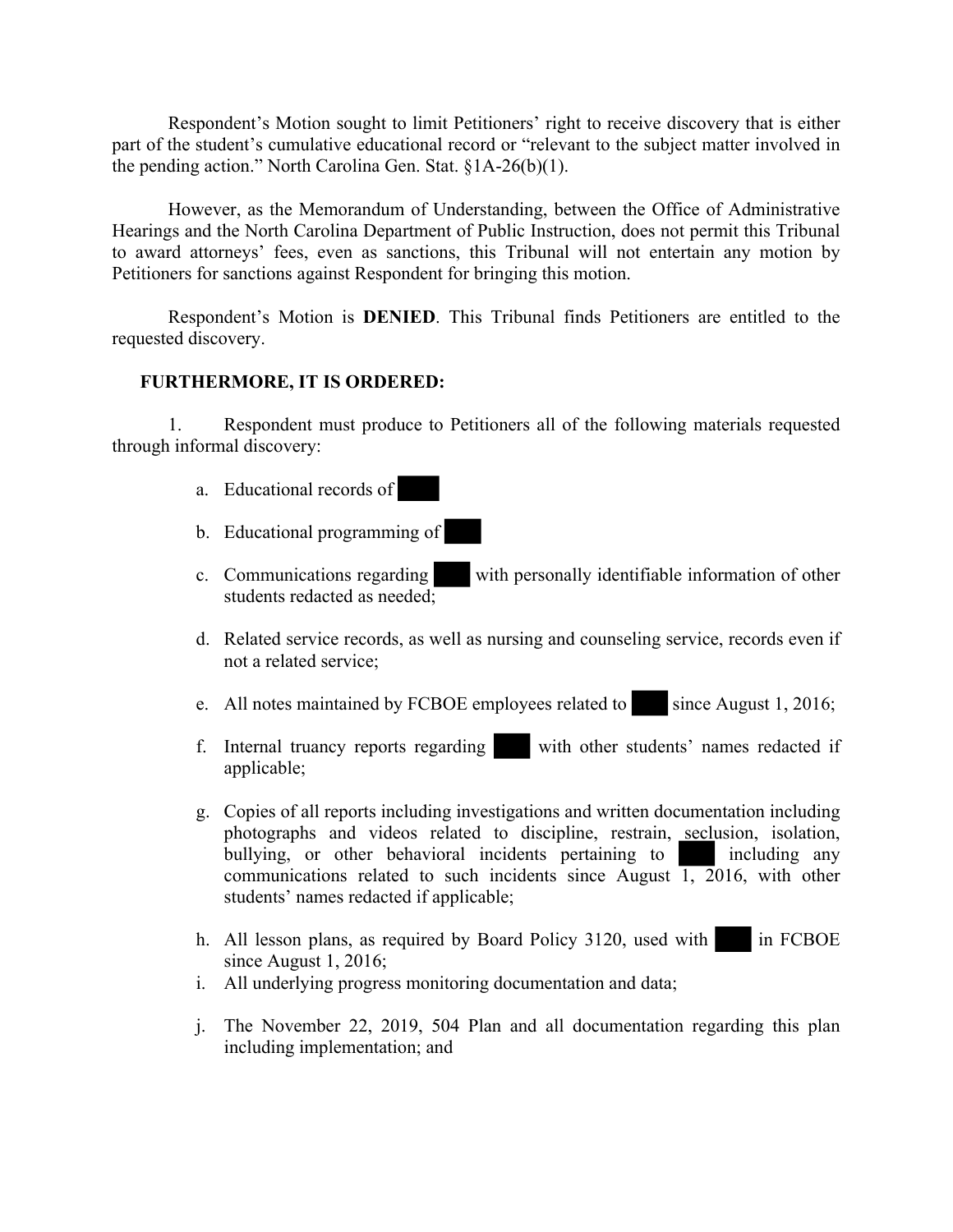k. s class schedules since August 1, 2016 as well as the modified day scheduling started on December 3, 2019.

2. Respondents are to comply with this order on or before October 14, 2020, and in sufficient time for Petitioners to review prior to conducting mediation, unless otherwise agreed by both parties.

3. Respondent is to create and provide Petitioners with a privilege log that complies with Rule 26(b)(5). If questions arise about whether the information is privileged, Petitioners may, by motion seek an "in camera" review by the Undersigned.

4. Respondent and Petitioners are to confer as to a Joint Protective Order for the school staff personnel files and any investigations or complaints regarding s special education teachers since August 1, 2016. The Parties shall file the Joint Protective Order on or before October 14, 2020. If the Parties cannot reach an agreement as to the terms, each Party shall file their own proposed order on that date.

# **IT IS SO ORDERED.**

This the 25th day of September, 2020.

Hacry Daw

Stacey Bice Bawtinhimer Administrative Law Judge